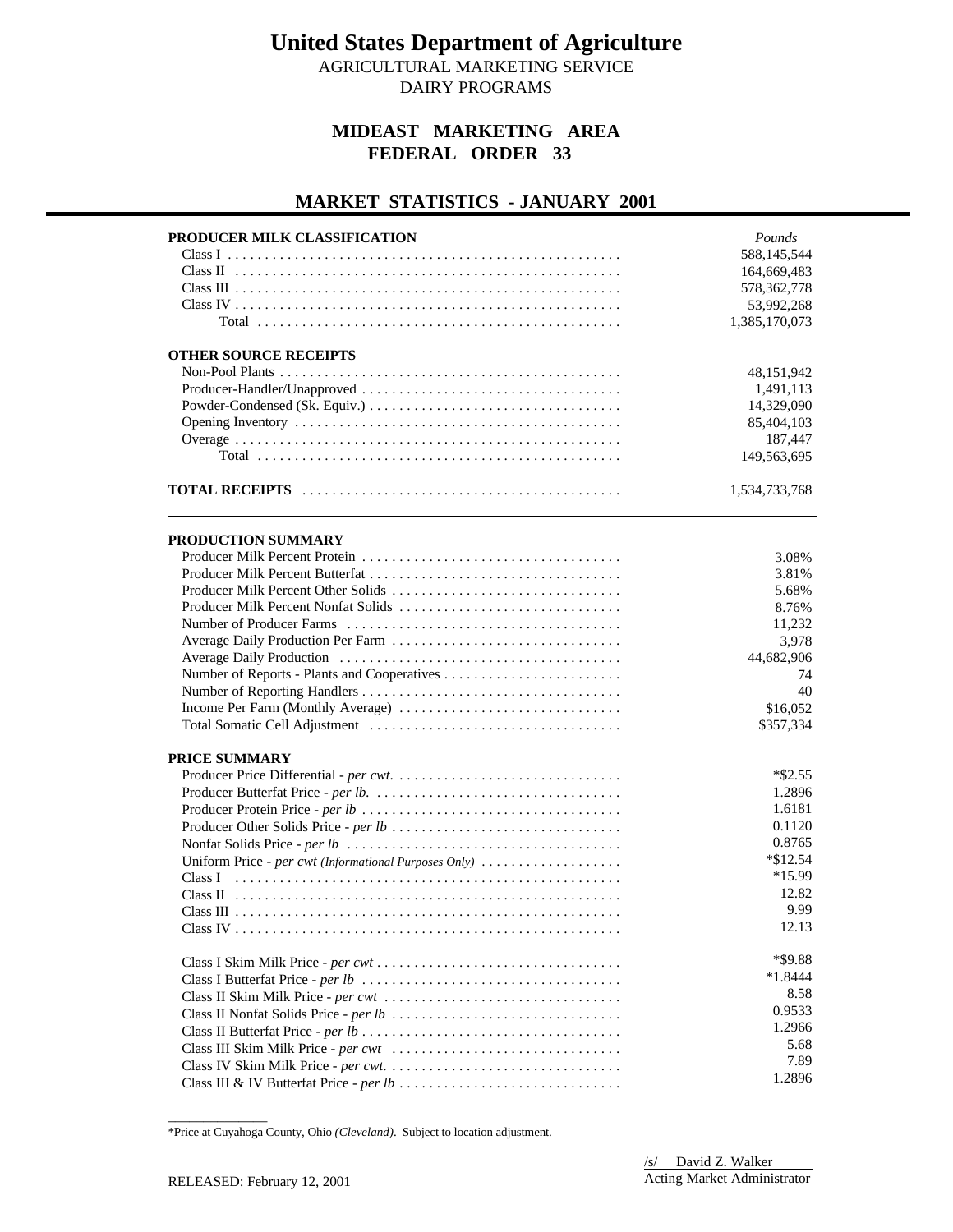AGRICULTURAL MARKETING SERVICE DAIRY PROGRAMS

## **MIDEAST MARKETING AREA FEDERAL ORDER 33**

### **MARKET STATISTICS - FEBRUARY 2001**

| 518,605,264<br>81,011,195<br>558,457,479<br>37,142,265<br>1,195,216,203<br><b>OTHER SOURCE RECEIPTS</b><br>46,196,829<br>1,379,824<br>12,562,117<br>77,214,203<br>19,846<br>137, 372, 819<br>1,332,589,022<br>PRODUCTION SUMMARY<br>3.06%<br>3.78%<br>5.69%<br>Producer Milk Percent Nonfat Solids<br>8.75%<br>10,762<br>3,966<br>42,686,293<br>72<br>39<br>\$14,153<br>Income Per Farm (Monthly Average)<br>\$399,847<br>PRICE SUMMARY<br>$*$ \$2.01<br>1.4626<br>1.4951<br>0.1199<br>0.8737<br>$*$ \$12.28<br>Uniform Price - per cwt (Informational Purposes Only)<br>*13.94<br>13.43<br>10.27<br>12.70<br>*\$9.89<br>$*1.2552$<br>8.59<br>0.9544<br>1.4696<br>5.34<br>7.86 | PRODUCER MILK CLASSIFICATION | Pounds |
|--------------------------------------------------------------------------------------------------------------------------------------------------------------------------------------------------------------------------------------------------------------------------------------------------------------------------------------------------------------------------------------------------------------------------------------------------------------------------------------------------------------------------------------------------------------------------------------------------------------------------------------------------------------------------------|------------------------------|--------|
|                                                                                                                                                                                                                                                                                                                                                                                                                                                                                                                                                                                                                                                                                |                              |        |
|                                                                                                                                                                                                                                                                                                                                                                                                                                                                                                                                                                                                                                                                                |                              |        |
|                                                                                                                                                                                                                                                                                                                                                                                                                                                                                                                                                                                                                                                                                |                              |        |
|                                                                                                                                                                                                                                                                                                                                                                                                                                                                                                                                                                                                                                                                                |                              |        |
|                                                                                                                                                                                                                                                                                                                                                                                                                                                                                                                                                                                                                                                                                |                              |        |
|                                                                                                                                                                                                                                                                                                                                                                                                                                                                                                                                                                                                                                                                                |                              |        |
|                                                                                                                                                                                                                                                                                                                                                                                                                                                                                                                                                                                                                                                                                |                              |        |
|                                                                                                                                                                                                                                                                                                                                                                                                                                                                                                                                                                                                                                                                                |                              |        |
|                                                                                                                                                                                                                                                                                                                                                                                                                                                                                                                                                                                                                                                                                |                              |        |
|                                                                                                                                                                                                                                                                                                                                                                                                                                                                                                                                                                                                                                                                                |                              |        |
|                                                                                                                                                                                                                                                                                                                                                                                                                                                                                                                                                                                                                                                                                |                              |        |
|                                                                                                                                                                                                                                                                                                                                                                                                                                                                                                                                                                                                                                                                                |                              |        |
|                                                                                                                                                                                                                                                                                                                                                                                                                                                                                                                                                                                                                                                                                |                              |        |
|                                                                                                                                                                                                                                                                                                                                                                                                                                                                                                                                                                                                                                                                                |                              |        |
|                                                                                                                                                                                                                                                                                                                                                                                                                                                                                                                                                                                                                                                                                |                              |        |
|                                                                                                                                                                                                                                                                                                                                                                                                                                                                                                                                                                                                                                                                                |                              |        |
|                                                                                                                                                                                                                                                                                                                                                                                                                                                                                                                                                                                                                                                                                |                              |        |
|                                                                                                                                                                                                                                                                                                                                                                                                                                                                                                                                                                                                                                                                                |                              |        |
|                                                                                                                                                                                                                                                                                                                                                                                                                                                                                                                                                                                                                                                                                |                              |        |
|                                                                                                                                                                                                                                                                                                                                                                                                                                                                                                                                                                                                                                                                                |                              |        |
|                                                                                                                                                                                                                                                                                                                                                                                                                                                                                                                                                                                                                                                                                |                              |        |
|                                                                                                                                                                                                                                                                                                                                                                                                                                                                                                                                                                                                                                                                                |                              |        |
|                                                                                                                                                                                                                                                                                                                                                                                                                                                                                                                                                                                                                                                                                |                              |        |
|                                                                                                                                                                                                                                                                                                                                                                                                                                                                                                                                                                                                                                                                                |                              |        |
|                                                                                                                                                                                                                                                                                                                                                                                                                                                                                                                                                                                                                                                                                |                              |        |
|                                                                                                                                                                                                                                                                                                                                                                                                                                                                                                                                                                                                                                                                                |                              |        |
|                                                                                                                                                                                                                                                                                                                                                                                                                                                                                                                                                                                                                                                                                |                              |        |
|                                                                                                                                                                                                                                                                                                                                                                                                                                                                                                                                                                                                                                                                                |                              |        |
|                                                                                                                                                                                                                                                                                                                                                                                                                                                                                                                                                                                                                                                                                |                              |        |
|                                                                                                                                                                                                                                                                                                                                                                                                                                                                                                                                                                                                                                                                                |                              |        |
|                                                                                                                                                                                                                                                                                                                                                                                                                                                                                                                                                                                                                                                                                |                              |        |
|                                                                                                                                                                                                                                                                                                                                                                                                                                                                                                                                                                                                                                                                                |                              |        |
|                                                                                                                                                                                                                                                                                                                                                                                                                                                                                                                                                                                                                                                                                |                              |        |
|                                                                                                                                                                                                                                                                                                                                                                                                                                                                                                                                                                                                                                                                                |                              |        |
|                                                                                                                                                                                                                                                                                                                                                                                                                                                                                                                                                                                                                                                                                |                              |        |
|                                                                                                                                                                                                                                                                                                                                                                                                                                                                                                                                                                                                                                                                                |                              |        |
|                                                                                                                                                                                                                                                                                                                                                                                                                                                                                                                                                                                                                                                                                |                              |        |
|                                                                                                                                                                                                                                                                                                                                                                                                                                                                                                                                                                                                                                                                                |                              |        |
|                                                                                                                                                                                                                                                                                                                                                                                                                                                                                                                                                                                                                                                                                |                              |        |
|                                                                                                                                                                                                                                                                                                                                                                                                                                                                                                                                                                                                                                                                                |                              |        |
|                                                                                                                                                                                                                                                                                                                                                                                                                                                                                                                                                                                                                                                                                |                              |        |
|                                                                                                                                                                                                                                                                                                                                                                                                                                                                                                                                                                                                                                                                                |                              |        |
|                                                                                                                                                                                                                                                                                                                                                                                                                                                                                                                                                                                                                                                                                |                              |        |
|                                                                                                                                                                                                                                                                                                                                                                                                                                                                                                                                                                                                                                                                                |                              | 1.4626 |

<sup>\*</sup>Price at Cuyahoga County, Ohio *(Cleveland)*. Subject to location adjustment.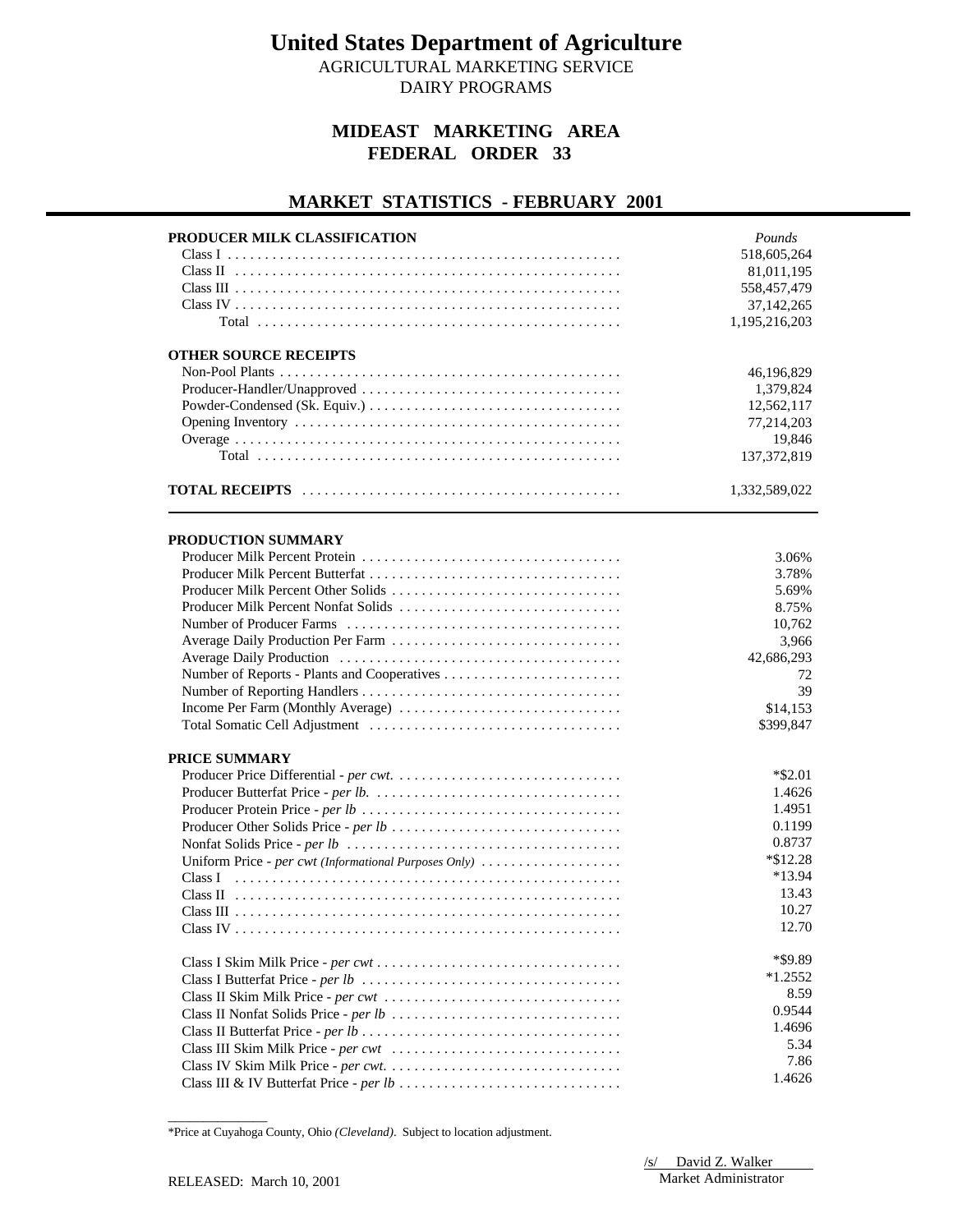AGRICULTURAL MARKETING SERVICE DAIRY PROGRAMS

### **MIDEAST MARKETING AREA FEDERAL ORDER 33**

### **MARKET STATISTICS - MARCH 2001**

| PRODUCER MILK CLASSIFICATION                          | Pounds        |
|-------------------------------------------------------|---------------|
|                                                       | 592,463,468   |
|                                                       | 92,306,848    |
|                                                       | 625,570,509   |
|                                                       | 27,719,752    |
|                                                       |               |
|                                                       | 1,338,060,577 |
| <b>OTHER SOURCE RECEIPTS</b>                          |               |
|                                                       | 62,915,803    |
|                                                       | 1,573,416     |
|                                                       | 17,166,169    |
|                                                       | 74,969,994    |
|                                                       | 29,903        |
|                                                       | 156,655,285   |
|                                                       |               |
|                                                       | 1,494,715,862 |
|                                                       |               |
| PRODUCTION SUMMARY                                    |               |
|                                                       | 3.05%         |
|                                                       | 3.76%         |
| Producer Milk Percent Other Solids                    | 5.70%         |
| Producer Milk Percent Nonfat Solids                   | 8.75%         |
|                                                       | 10,658        |
|                                                       | 4,050         |
|                                                       | 43,163,244    |
|                                                       | 74            |
|                                                       | 42            |
| Income Per Farm (Monthly Average)                     | \$17,226      |
|                                                       | \$490,867     |
| PRICE SUMMARY                                         |               |
|                                                       | $*\$1.82$     |
|                                                       | 1.6820        |
|                                                       | 1.6498        |
|                                                       | 0.1039        |
|                                                       | 0.8727        |
| Uniform Price - per cwt (Informational Purposes Only) | *\$13.24      |
|                                                       | $*14.65$      |
|                                                       | 14.17         |
|                                                       | 11.42         |
|                                                       | 13.46         |
|                                                       | *\$9.86       |
|                                                       | $*1.4683$     |
|                                                       | 8.56          |
|                                                       | 0.9511        |
|                                                       | 1.6890        |
|                                                       | 5.73          |
|                                                       |               |
|                                                       | 7.85          |
|                                                       | 1.6820        |

<sup>\*</sup>Price at Cuyahoga County, Ohio *(Cleveland)*. Subject to location adjustment.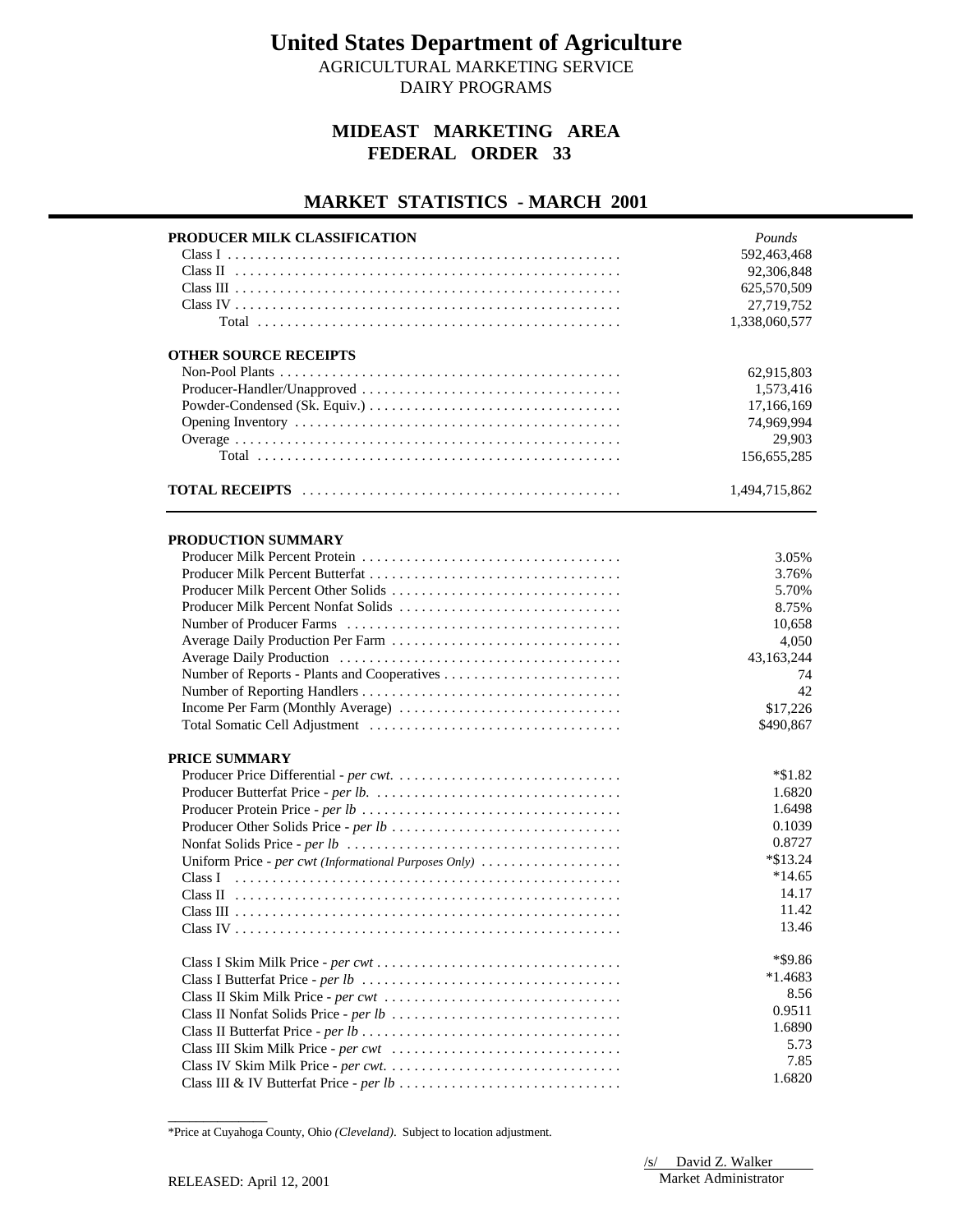AGRICULTURAL MARKETING SERVICE

DAIRY PROGRAMS

### **MIDEAST MARKETING AREA FEDERAL ORDER 33**

### **MARKET STATISTICS - APRIL 2001**

| PRODUCER MILK CLASSIFICATION                          | Pounds        |
|-------------------------------------------------------|---------------|
|                                                       | 524, 283, 562 |
|                                                       | 96,173,951    |
|                                                       | 640,501,127   |
|                                                       | 45,055,936    |
|                                                       | 1,306,014,576 |
|                                                       |               |
| <b>OTHER SOURCE RECEIPTS</b>                          |               |
|                                                       | 61,571,706    |
|                                                       | 1,517,376     |
|                                                       | 17,334,070    |
|                                                       | 72,526,289    |
|                                                       | 38,239        |
|                                                       | 152,987,680   |
|                                                       | 1,459,002,256 |
| PRODUCTION SUMMARY                                    |               |
|                                                       | 3.01%         |
|                                                       | 3.71%         |
|                                                       | 5.71%         |
|                                                       | 8.72%         |
|                                                       | 10,958        |
| Average Daily Production Per Farm                     | 3,973         |
|                                                       | 43,533,819    |
|                                                       | 74            |
|                                                       | 42            |
| Income Per Farm (Monthly Average)                     | \$17,058      |
|                                                       | \$468,370     |
| <b>PRICE SUMMARY</b>                                  |               |
|                                                       | *\$1.88       |
|                                                       | 1.9483        |
|                                                       | 1.5443        |
|                                                       | 0.1081        |
|                                                       | 0.00067       |
|                                                       | 0.8745        |
| Uniform Price - per cwt (Informational Purposes Only) | *\$13.94      |
|                                                       | $*15.44$      |
|                                                       | 15.10         |
|                                                       | 12.06         |
|                                                       | 14.41         |
|                                                       | *\$9.86       |
|                                                       |               |
|                                                       | $*1.6922$     |
|                                                       | 8.56          |
|                                                       | 0.9511        |
|                                                       | 1.9553        |
|                                                       | 5.43          |
|                                                       | 7.87          |
|                                                       | 1.9483        |

\*Price at Cuyahoga County, Ohio *(Cleveland)*. Subject to location adjustment.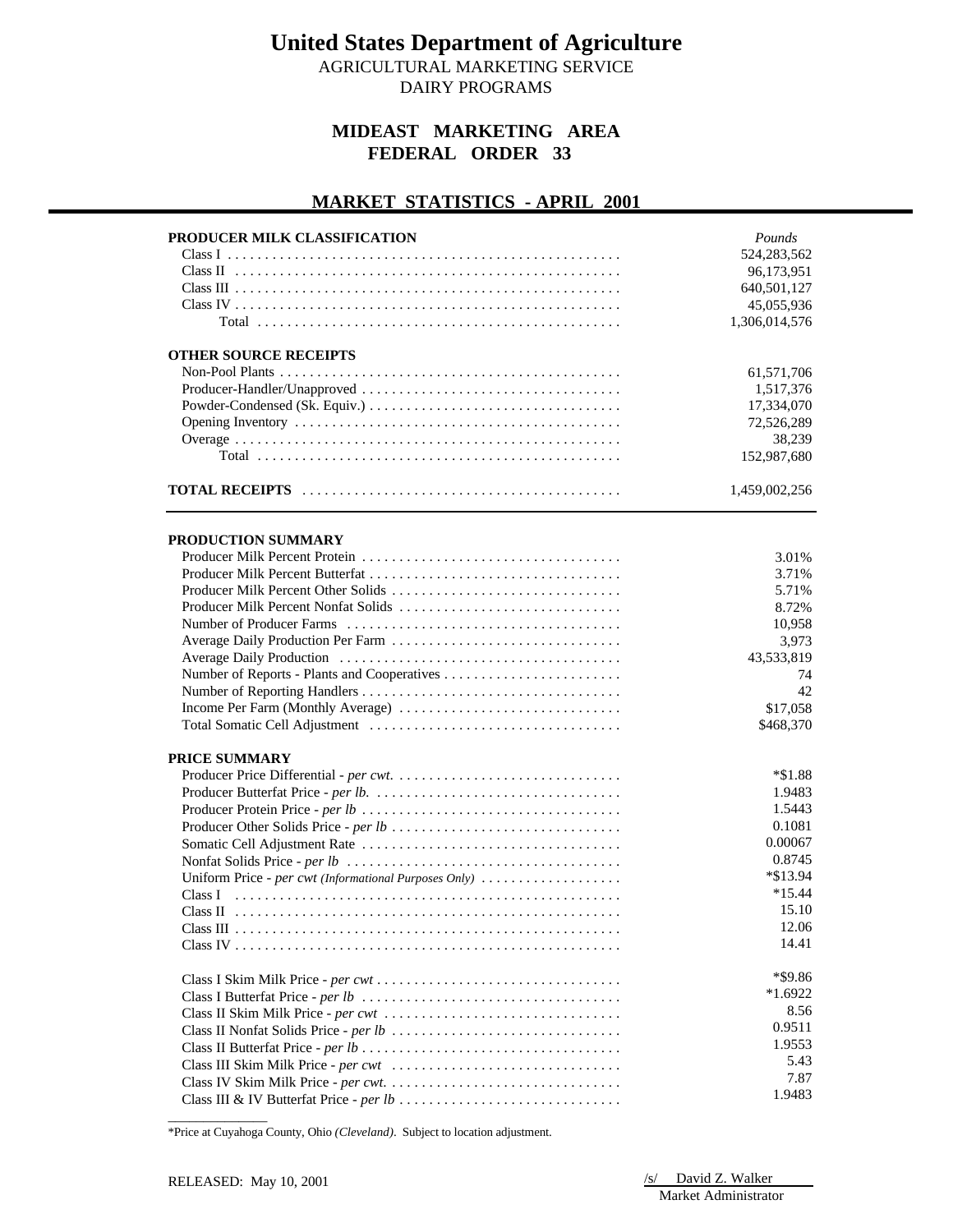AGRICULTURAL MARKETING SERVICE DAIRY PROGRAMS

### **MIDEAST MARKETING AREA FEDERAL ORDER 33**

### **MARKET STATISTICS - MAY 2001**

| PRODUCER MILK CLASSIFICATION                          | Pounds        |
|-------------------------------------------------------|---------------|
|                                                       | 549,295,823   |
|                                                       | 109,369,791   |
|                                                       | 778,890,730   |
|                                                       | 35,781,463    |
|                                                       | 1,473,337,807 |
|                                                       |               |
| <b>OTHER SOURCE RECEIPTS</b>                          |               |
|                                                       | 46,691,707    |
|                                                       | 1,826,110     |
|                                                       | 20,899,788    |
|                                                       | 81,044,718    |
|                                                       | 97,958        |
|                                                       | 150,560,281   |
|                                                       | 1,623,898,088 |
| <b>PRODUCTION SUMMARY</b>                             |               |
|                                                       | 2.97%         |
|                                                       | 3.61%         |
|                                                       | 5.73%         |
| Producer Milk Percent Nonfat Solids                   | 8.70%         |
|                                                       | 11,596        |
|                                                       | 4,098         |
|                                                       | 47,527,026    |
|                                                       | 76            |
|                                                       | 44            |
| Income Per Farm (Monthly Average)                     | \$19,386      |
|                                                       | \$512,234     |
|                                                       |               |
| <b>PRICE SUMMARY</b>                                  |               |
|                                                       | $*\$1.29$     |
|                                                       | 2.1191        |
|                                                       | 1.9108        |
|                                                       | 0.1229        |
|                                                       | 0.00076       |
|                                                       | 0.8780        |
| Uniform Price - per cwt (Informational Purposes Only) | $*\$15.12$    |
|                                                       | $*16.21$      |
|                                                       | 15.72         |
|                                                       | 13.83         |
|                                                       | 15.04         |
|                                                       | *\$9.88       |
|                                                       | $*1.9087$     |
|                                                       | 8.58          |
|                                                       | 0.9533        |
|                                                       | 2.1261        |
|                                                       | 6.65          |
|                                                       | 7.90          |
|                                                       |               |
|                                                       | 2.1191        |

\*Price at Cuyahoga County, Ohio *(Cleveland)*. Subject to location adjustment.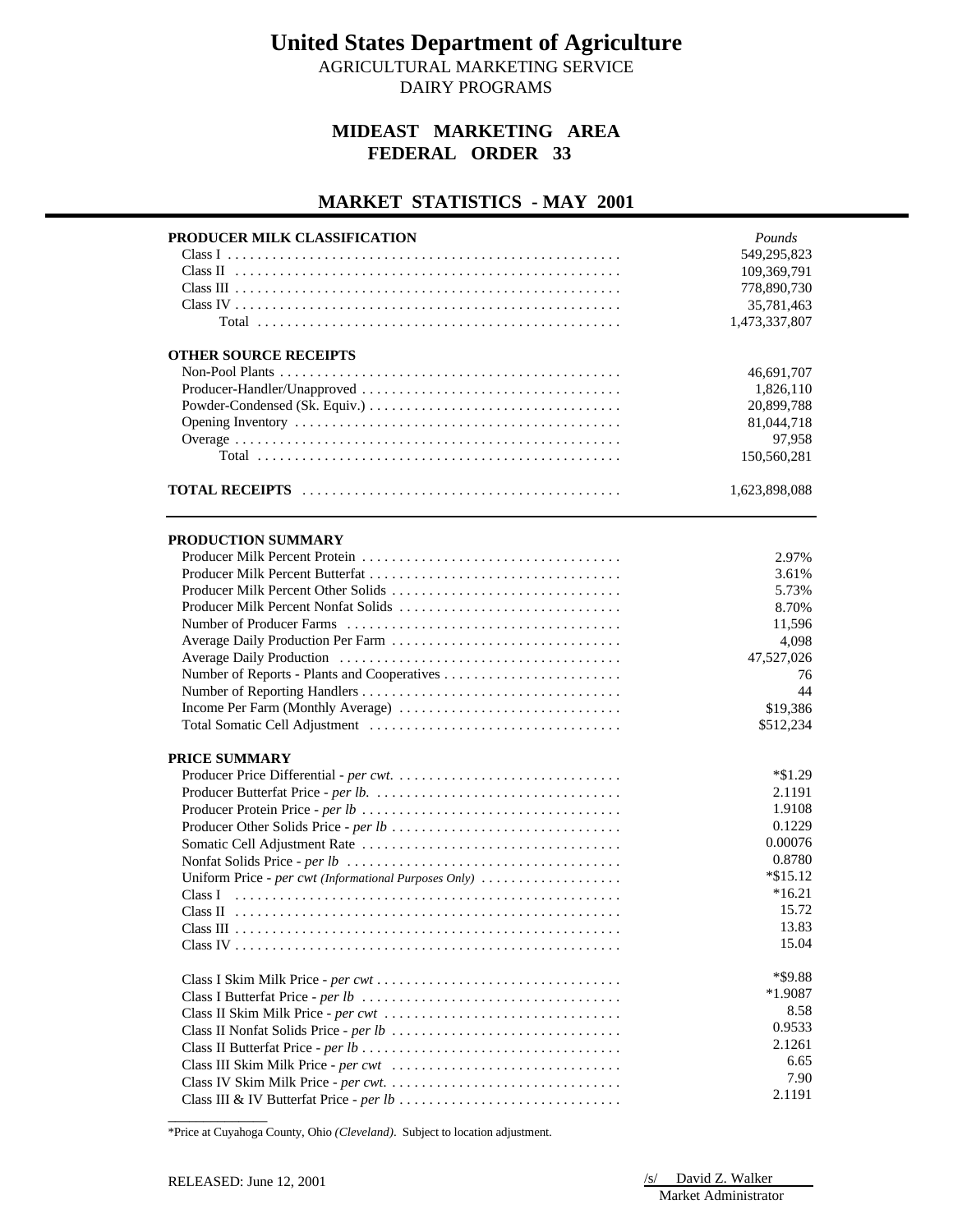AGRICULTURAL MARKETING SERVICE DAIRY PROGRAMS

### **MIDEAST MARKETING AREA FEDERAL ORDER 33**

#### **MARKET STATISTICS**

|                                                       | <b>June 2001</b> | <b>May 2001</b> | <b>June 2000</b> |
|-------------------------------------------------------|------------------|-----------------|------------------|
| PRODUCER MILK CLASSIFICATION                          | Pounds           | Pounds          | Pounds           |
|                                                       | 509,434,647      | 549,295,823     | 521,550,228      |
|                                                       | 175,416,344      | 109,369,791     | 176,612,370      |
|                                                       | 803,224,558      | 778,890,730     | 340,348,559      |
|                                                       | 97,603,541       | 35,781,463      | 75,949,692       |
|                                                       | 1.585.679.090    | 1,473,337,807   | 1,114,460,849    |
| <b>OTHER SOURCE RECEIPTS</b>                          |                  |                 |                  |
|                                                       | 24,002,059       | 46,691,707      | 62,306,313       |
|                                                       | 1,770,066        | 1,826,110       | 1,926,196        |
|                                                       | 19,627,807       | 20,899,788      | 19,473,238       |
|                                                       | 83,767,778       | 81,044,718      | 80,294,545       |
|                                                       | 73,803           | 97,958          | 377,778          |
|                                                       | 129,241,513      | 150,560,281     | 164,378,070      |
|                                                       | 1,714,920,603    | 1,623,898,088   | 1,278,838,919    |
| PRODUCTION SUMMARY                                    |                  |                 |                  |
|                                                       |                  |                 |                  |
|                                                       | 2.94%            | 2.97%           | 2.96%            |
| Producer Milk Percent Other Solids                    | 3.58%            | 3.61%           | 3.60%            |
| Producer Milk Percent Nonfat Solids                   | 5.72%            | 5.73%           | 5.71%            |
|                                                       | 8.66%            | 8.70%           | 8.67%            |
|                                                       | 11,932           | 11,596          | 9,472            |
|                                                       | 4,430            | 4,098           | 3,922            |
|                                                       | 52,855,970       | 47,527,026      | 37,148,695       |
|                                                       | 78<br>44         | 76<br>44        | 64               |
| Income Per Farm (Monthly Average)                     | \$21,196         |                 | 37               |
|                                                       | \$412,992        | \$19,386        | \$14,642         |
|                                                       |                  | \$512,234       | \$168,442        |
| PRICE SUMMARY                                         |                  |                 |                  |
|                                                       | $*$ \$0.95       | $*\$1.29$       | $*$ \$2.92       |
|                                                       | 2.2089           | 2.1191          | 1.4128           |
|                                                       | 2.1670           | 1.9108          | 1.4278           |
|                                                       | 0.1409           | 0.1229          | 0.0438           |
|                                                       | 0.00081          | 0.00076         | 0.00056          |
|                                                       | 0.8748           | 0.8780          | 0.8556           |
| Uniform Price - per cwt (Informational Purposes Only) | $*\$15.97$       | $*\$15.12$      | $*$ \$12.38      |
|                                                       | *16.99           | $*16.21$        | $*13.70$         |
|                                                       | 16.05            | 15.72           | 13.08            |
|                                                       | 15.02            | 13.83           | 9.46             |
|                                                       | 15.33            | 15.04           | 12.38            |
|                                                       | $*$ \$9.90       | *\$9.88         | *\$9.70          |
|                                                       | $*2.1233$        | $*1.9087$       | $*1.2395$        |
|                                                       | 8.60             | 8.58            | 8.40             |
|                                                       | 0.9556           | 0.9533          | 0.9333           |
|                                                       | 2.2159           | 2.1261          | 1.4198           |
|                                                       | 7.55             | 6.65            | 4.68             |
|                                                       | 7.87             | 7.90            | 7.70             |
|                                                       | 2.2089           | 2.1191          | 1.4128           |

\*Price at Cuyahoga County, Ohio *(Cleveland)*. Subject to location adjustment.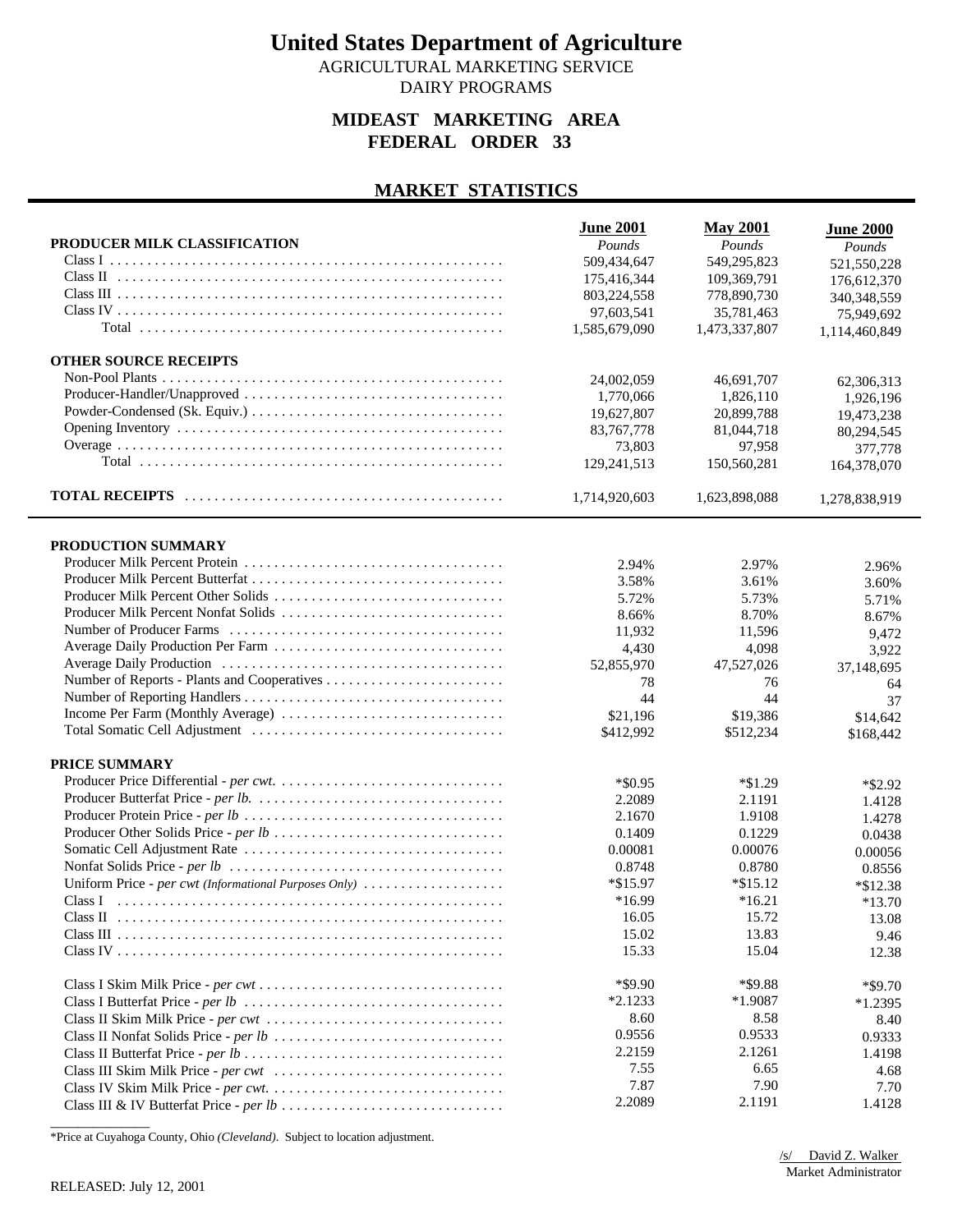AGRICULTURAL MARKETING SERVICE DAIRY PROGRAMS

### **MIDEAST MARKETING AREA FEDERAL ORDER 33**

#### **MARKET STATISTICS**

|                                                       | <b>July 2001</b> | <b>June 2001</b> | <b>July 2000</b> |
|-------------------------------------------------------|------------------|------------------|------------------|
| PRODUCER MILK CLASSIFICATION                          | Pounds           | Pounds           | Pounds           |
|                                                       | 510,543,911      | 509,434,647      | 514,292,282      |
|                                                       | 241,915,764      | 175,416,344      | 212,421,440      |
|                                                       | 792,785,897      | 803,224,558      | 386,606,936      |
|                                                       | 106,039,454      | 97,603,541       | 99,997,881       |
|                                                       | 1,651,285,026    | 1,585,679,090    | 1,213,318,539    |
| <b>OTHER SOURCE RECEIPTS</b>                          |                  |                  |                  |
|                                                       | 23,269,049       | 24,002,059       | 41,517,601       |
|                                                       | 1,829,913        | 1,770,066        | 1,852,641        |
|                                                       | 21,342,050       | 19,627,807       | 20,098,184       |
|                                                       | 73,520,784       | 83,767,778       | 68,809,864       |
|                                                       | 46,373           | 73,803           | 146,983          |
|                                                       | 120,008,169      | 129,241,513      | 132,425,273      |
|                                                       | 1,771,293,195    | 1,714,920,603    | 1,345,743,812    |
| PRODUCTION SUMMARY                                    |                  |                  |                  |
|                                                       | 2.90%            | 2.94%            | 2.94%            |
|                                                       | 3.53%            | 3.58%            | 3.56%            |
|                                                       | 5.73%            | 5.72%            | 5.70%            |
| Producer Milk Percent Nonfat Solids                   | 8.63%            | 8.66%            | 8.64%            |
|                                                       | 12,150           | 11,932           | 9,507            |
| Average Daily Production Per Farm                     | 4,384            | 4,430            | 4,117            |
|                                                       | 53,267,259       | 52,855,970       | 39,139,308       |
|                                                       | 78               | 78               | 67               |
|                                                       | 44               | 44               | 39               |
| Income Per Farm (Monthly Average)                     | \$21,749         | \$21,196         | \$16,090         |
|                                                       | \$90,908         | \$412,992        | \$17,700         |
|                                                       |                  |                  |                  |
| PRICE SUMMARY                                         |                  |                  |                  |
|                                                       | $*$ \$0.78       | $*$ \$0.95       | $*$ \$2.02       |
|                                                       | 2.1883           | 2.2089           | 1.2691           |
|                                                       | 2.3175           | 2.1670           | 1.9726           |
|                                                       | 0.1510           | 0.1409           | 0.0557           |
|                                                       | 0.00083          | 0.00081          | 0.00061          |
|                                                       | 0.8234           | 0.8748           | 0.8561           |
| Uniform Price - per cwt (Informational Purposes Only) | $*\$16.24$       | $*\$15.97$       | $*\$12.68$       |
| Class I                                               | $*17.34$         | *16.99           | $*14.46$         |
|                                                       | 15.96            | 16.05            | 12.58            |
|                                                       | 15.46            | 15.02            | 10.66            |
|                                                       | 14.81            | 15.33            | 11.87            |
|                                                       | *\$9.88          | *\$9.90          | $*$ \$9.71       |
|                                                       | $*2.2304$        | $*2.1233$        | $*1.4555$        |
|                                                       | 8.58             | 8.60             | 8.41             |
|                                                       | 0.9533           | 0.9556           | 0.9344           |
|                                                       | 2.1953           | 2.2159           | 1.2761           |
|                                                       | 8.08             | 7.55             | 6.44             |
|                                                       | 7.41             | 7.87             | 7.70             |
|                                                       | 2.1883           | 2.2089           | 1.2691           |

\*Price at Cuyahoga County, Ohio *(Cleveland)*. Subject to location adjustment.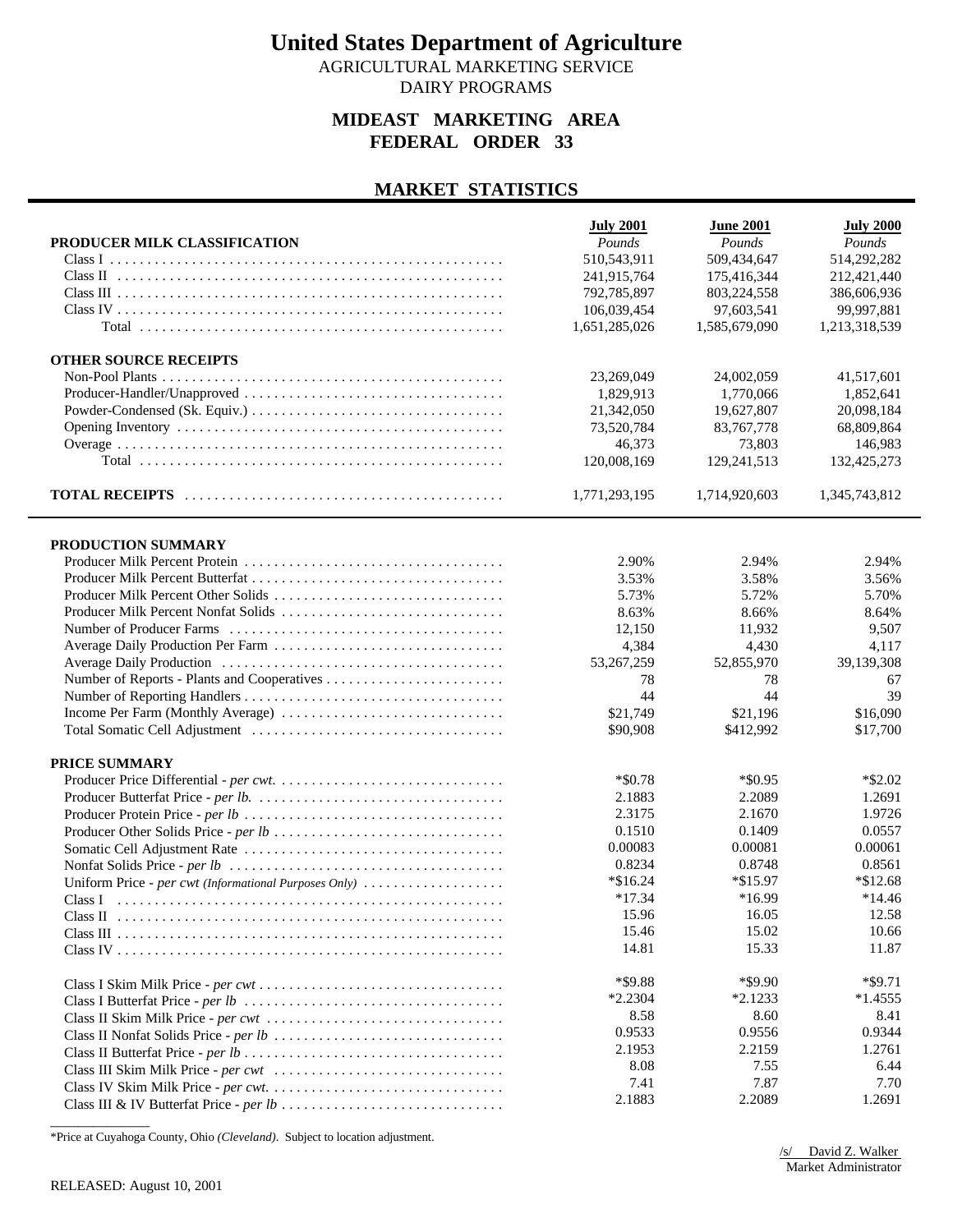AGRICULTURAL MARKETING SERVICE DAIRY PROGRAMS

### **MIDEAST MARKETING AREA FEDERAL ORDER 33**

#### **MARKET STATISTICS**

| PRODUCER MILK CLASSIFICATION                          | <b>August 2001</b><br>Pounds | <b>July 2001</b><br>Pounds | <b>August 2000</b><br>Pounds |
|-------------------------------------------------------|------------------------------|----------------------------|------------------------------|
|                                                       | 571,871,676                  | 510,543,911                | 578,774,964                  |
|                                                       | 244,461,693                  | 241,915,764                | 194,566,618                  |
|                                                       | 670,750,833                  | 792,785,897                | 365, 308, 855                |
|                                                       | 52,525,393                   | 106,039,454                | 46,034,028                   |
|                                                       | 1,539,609,595                | 1,651,285,026              | 1,184,684,465                |
|                                                       |                              |                            |                              |
| <b>OTHER SOURCE RECEIPTS</b>                          |                              |                            |                              |
|                                                       | 17,670,048                   | 23,269,049                 | 37,195,157                   |
|                                                       | 1,712,504                    | 1,829,913                  | 1,806,537                    |
|                                                       | 24,223,653                   | 21,342,050                 | 20.989.404                   |
|                                                       | 73,466,754                   | 73,520,784                 | 81,111,602                   |
|                                                       | 80,403                       | 46,373                     | 37,694                       |
|                                                       | 117,153,362                  | 120,008,169                | 141,140,394                  |
|                                                       | 1,656,762,957                | 1,771,293,195              | 1,325,824,859                |
|                                                       |                              |                            |                              |
| PRODUCTION SUMMARY                                    | 2.92%                        | 2.90%                      | 2.95%                        |
|                                                       | 3.52%                        | 3.53%                      | 3.58%                        |
| Producer Milk Percent Other Solids                    | 5.69%                        | 5.73%                      | 5.69%                        |
| Producer Milk Percent Nonfat Solids                   | 8.61%                        | 8.63%                      | 8.64%                        |
|                                                       |                              |                            | 10,091                       |
|                                                       | 11,933                       | 12,150                     |                              |
|                                                       | 4,162                        | 4,384                      | 3,787                        |
|                                                       | 49,664,826                   | 53,267,259                 | 38,215,628                   |
|                                                       | 82                           | 78                         | 68                           |
|                                                       | 45                           | 44                         | 39                           |
| Income Per Farm (Monthly Average)                     | \$21,029                     | \$21,749                   | \$14,639                     |
|                                                       | $(\$399,745)$                | \$90,908                   | $(\$95,775)$                 |
| PRICE SUMMARY                                         |                              |                            |                              |
|                                                       | *\$0.99                      | $*$ \$0.78                 | $*$ \$2.36                   |
|                                                       | 2.2976                       | 2.1883                     | 1.2659                       |
|                                                       | 2.2188                       | 2.3175                     | 1.7952                       |
|                                                       | 0.1535                       | 0.1510                     | 0.0577                       |
|                                                       | 0.00083                      | 0.00083                    | 0.00058                      |
|                                                       | 0.8073                       | 0.8234                     | 0.8567                       |
| Uniform Price - per cwt (Informational Purposes Only) | *\$16.54                     | $*\$16.24$                 | *\$12.49                     |
|                                                       | $*17.40$                     | $*17.34$                   | $*13.95$                     |
|                                                       | 15.98                        | 15.96                      | 12.56                        |
|                                                       | 15.55                        | 15.46                      | 10.13                        |
|                                                       | 15.06                        | 14.81                      | 11.87                        |
|                                                       |                              |                            |                              |
|                                                       | $*$ \$9.90                   | *\$9.88                    | $*$ \$9.70                   |
|                                                       | $*2.2412$                    | $*2.2304$                  | $*1.3113$                    |
|                                                       | 8.20                         | 8.58                       | 8.40                         |
|                                                       | 0.9111                       | 0.9533                     | 0.9333                       |
|                                                       | 2.3046                       | 2.1953                     | 1.2729                       |
|                                                       | 7.78                         | 8.08                       | 5.91                         |
|                                                       | 7.27                         | 7.41                       | 7.71                         |
|                                                       | 2.2976                       | 2.1883                     | 1.2659                       |

\*Price at Cuyahoga County, Ohio *(Cleveland)*. Subject to location adjustment.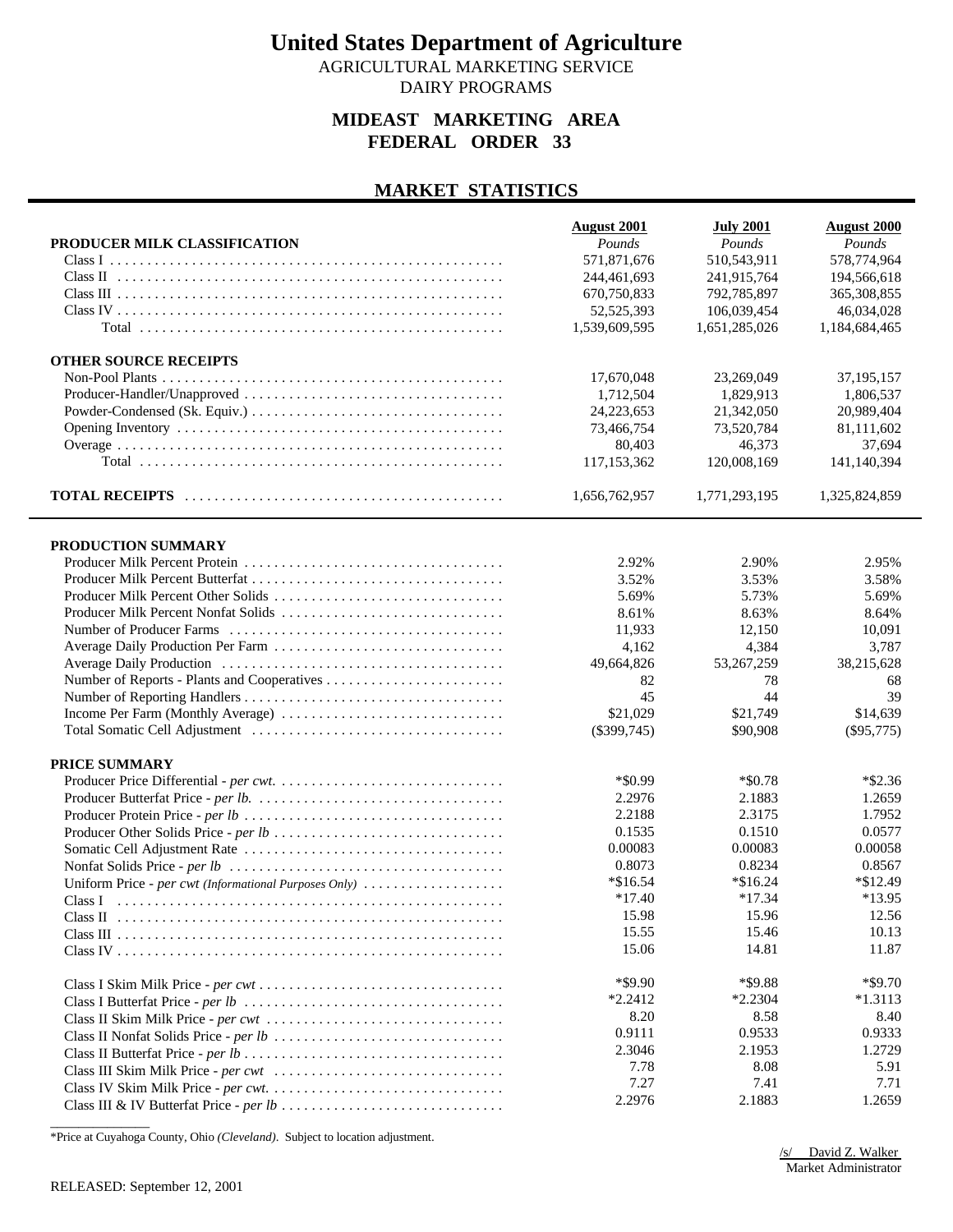AGRICULTURAL MARKETING SERVICE DAIRY PROGRAMS

#### **MIDEAST MARKETING AREA FEDERAL ORDER 33**

#### **MARKET STATISTICS**

|                                                       | September 2001 | <b>August 2001</b> | September 2000 |
|-------------------------------------------------------|----------------|--------------------|----------------|
| PRODUCER MILK CLASSIFICATION                          | Pounds         | Pounds             | Pounds         |
|                                                       | 542,241,885    | 571,871,676        | 577,626,165    |
|                                                       | 200,053,399    | 244,461,693        | 207,933,856    |
|                                                       | 505,969,426    | 670,750,833        | 422,422,008    |
|                                                       | 74,610,426     | 52,525,393         | 51,430,429     |
|                                                       | 1,322,875,136  | 1,539,609,595      | 1,259,412,458  |
| <b>OTHER SOURCE RECEIPTS</b>                          |                |                    |                |
|                                                       | 27,787,495     | 17,670,048         | 25,915,542     |
|                                                       | 1,686,574      | 1,712,504          | 1,716,793      |
|                                                       | 16,170,080     | 24,223,653         | 16,037,683     |
|                                                       | 75,226,275     | 73,466,754         | 77,958,061     |
|                                                       | 31,561         | 80.403             | 217,261        |
|                                                       | 120,901,985    | 117,153,362        | 121,845,340    |
|                                                       | 1,443,777,121  | 1,656,762,957      | 1,381,257,798  |
| PRODUCTION SUMMARY                                    |                |                    |                |
|                                                       | 3.04%          | 2.92%              | 3.01%          |
|                                                       | 3.62%          | 3.52%              | 3.64%          |
| Producer Milk Percent Other Solids                    | 5.69%          | 5.69%              | 5.66%          |
| Producer Milk Percent Nonfat Solids                   | 8.73%          | 8.61%              | 8.67%          |
|                                                       | 11,159         | 11,933             | 10,873         |
| Average Daily Production Per Farm                     | 3,952          | 4.162              | 3,861          |
|                                                       | 44,095,838     | 49,664,826         | 41,980,415     |
|                                                       | 74             | 82                 | 67             |
|                                                       | 39             | 45                 | 38             |
|                                                       | \$20,350       | \$21,029           | \$14,684       |
|                                                       | $(\$22,892)$   | $(\$399,745)$      | \$53,327       |
| PRICE SUMMARY                                         |                |                    |                |
|                                                       | *\$0.97        | $*$ \$0.99         | $*\$1.77$      |
|                                                       | 2.4449         | 2.2976             | 1.2707         |
|                                                       | 2.1647         | 2.2188             | 2.0137         |
|                                                       | 0.1520         | 0.1535             | 0.0502         |
|                                                       | 0.00085        | 0.00083            | 0.00062        |
|                                                       | 0.8097         | 0.8073             | 0.8624         |
| Uniform Price - per cwt (Informational Purposes Only) | $*\$16.87$     | $*\$16.54$         | $*\$12.53$     |
|                                                       | $*17.56$       | $*17.40$           | $*13.84$       |
|                                                       | 16.24          | 15.98              | 12.58          |
|                                                       | 15.90          | 15.55              | 10.76          |
|                                                       | 15.59          | 15.06              | 11.94          |
|                                                       | $*$ \$9.99     | $*$ \$9.90         | $*$ \$9.70     |
|                                                       | $*2.2632$      | $*2.2412$          | $*1.2791$      |
|                                                       | 7.94           | 8.20               | 8.40           |
|                                                       | 0.8822         | 0.9111             | 0.9333         |
|                                                       | 2.4519         | 2.3046             | 1.2777         |
|                                                       | 7.61           | 7.78               | 6.54           |
|                                                       | 7.29           | 7.27               | 7.76           |
|                                                       | 2.4449         | 2.2976             | 1.2707         |

\*Price at Cuyahoga County, Ohio *(Cleveland)*. Subject to location adjustment.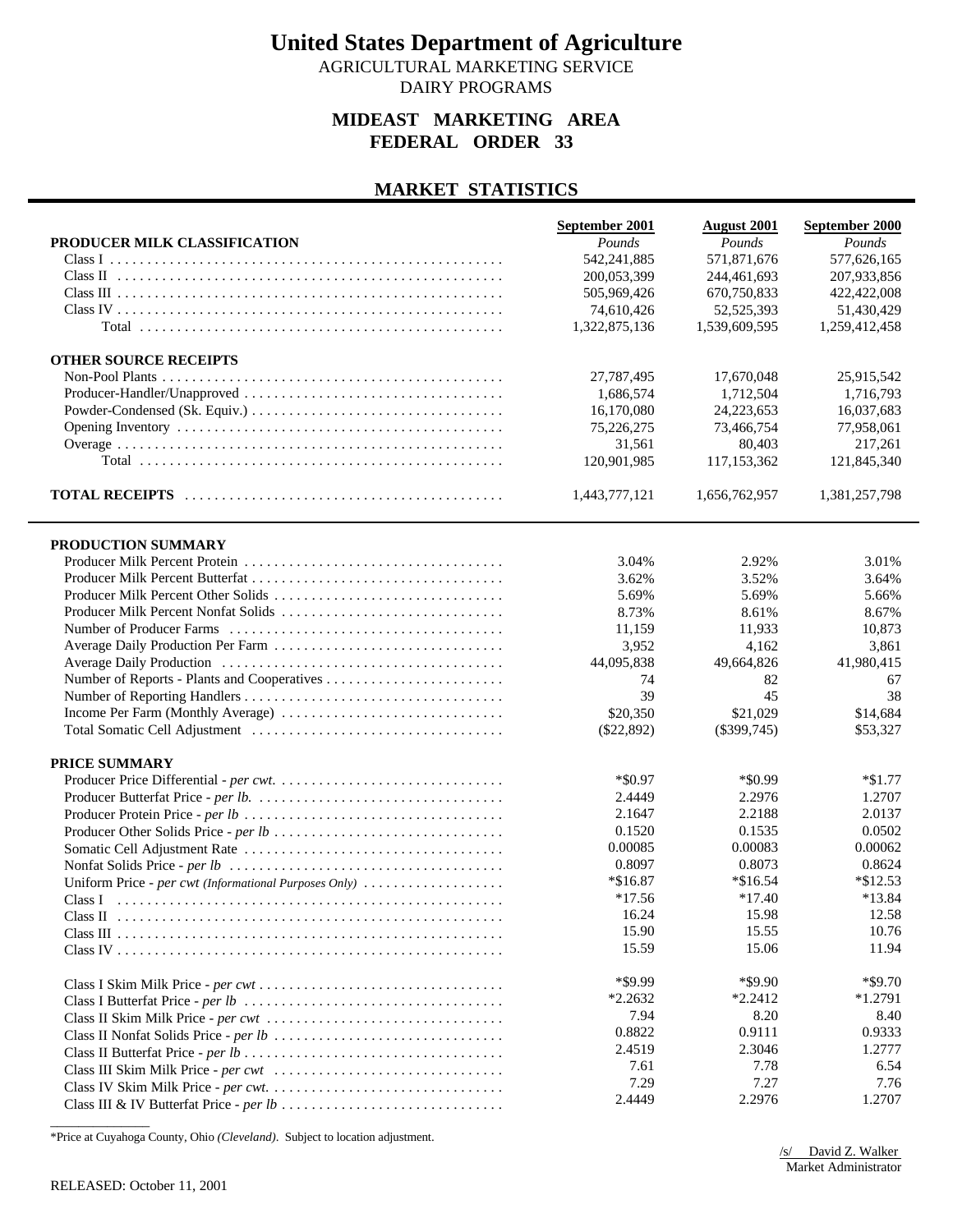AGRICULTURAL MARKETING SERVICE DAIRY PROGRAMS

#### **MIDEAST MARKETING AREA FEDERAL ORDER 33**

#### **MARKET STATISTICS**

|                                                       | October 2001  | September 2001 | October 2000  |
|-------------------------------------------------------|---------------|----------------|---------------|
| PRODUCER MILK CLASSIFICATION                          | Pounds        | Pounds         | Pounds        |
|                                                       | 592,392,973   | 542,241,885    | 568,995,028   |
|                                                       | 211,702,810   | 200,053,399    | 163, 103, 249 |
|                                                       | 565,707,354   | 505,969,426    | 509,097,436   |
|                                                       | 54,881,347    | 74,610,426     | 72,129,435    |
|                                                       | 1,424,684,484 | 1,322,875,136  | 1,313,325,148 |
| <b>OTHER SOURCE RECEIPTS</b>                          |               |                |               |
|                                                       | 44,632,796    | 27,787,495     | 45,123,759    |
|                                                       | 1,898,576     | 1,686,574      | 1,836,581     |
|                                                       | 15,491,405    | 16,170,080     | 16,990,226    |
|                                                       | 94,670,593    | 75,226,275     | 81,988,190    |
|                                                       | 310,667       | 31,561         | 73,045        |
|                                                       | 157,004,037   | 120,901,985    | 146,011,801   |
|                                                       | 1,581,688,521 | 1,443,777,121  | 1,459,336,949 |
| PRODUCTION SUMMARY                                    |               |                |               |
|                                                       | 3.10%         | 3.04%          | 3.07%         |
|                                                       | 3.75%         | 3.62%          | 3.74%         |
|                                                       | 5.70%         | 5.69%          | 5.67%         |
| Producer Milk Percent Nonfat Solids                   | 8.80%         | 8.73%          | 8.74%         |
|                                                       | 11,174        | 11,159         | 11,060        |
|                                                       | 4,113         | 3,952          | 3,830         |
|                                                       | 45,957,564    | 44,095,838     | 42,365,327    |
|                                                       | 75            | 74             | 66            |
|                                                       | 40            | 39             | 36            |
| Income Per Farm (Monthly Average)                     | \$20,022      | \$20,350       | \$14,762      |
|                                                       | \$428,652     | $(\$22,892)$   | \$344,259     |
| PRICE SUMMARY                                         |               |                |               |
|                                                       | $*$ \$0.43    | $*$ \$0.97     | $*$ \$2.02    |
|                                                       | 1.6526        | 2.4449         | 1.2444        |
|                                                       | 2.6664        | 2.1647         | 1.8028        |
|                                                       | 0.1482        | 0.1520         | 0.0471        |
|                                                       | 0.00078       | 0.00085        | 0.00058       |
|                                                       | 0.8041        | 0.8097         | 0.8585        |
| Uniform Price - per cwt (Informational Purposes Only) | $*\$15.03$    | $*\$16.87$     | $*\$12.04$    |
|                                                       | $*17.93$      | $*17.56$       | *13.89        |
|                                                       | 13.53         | 16.24          | 12.54         |
|                                                       | 14.60         | 15.90          | 10.02         |
|                                                       | 12.77         | 15.59          | 11.81         |
|                                                       | $*$ \$9.38    | *\$9.99        | $*$ \$9.76    |
|                                                       | $*2.5360$     | $*2.2632$      | $*1.2766$     |
|                                                       | 8.00          | 7.94           | 8.46          |
|                                                       | 0.8889        | 0.8822         | 0.9400        |
|                                                       | 1.6596        | 2.4519         | 1.2514        |
|                                                       | 9.14          | 7.61           | 5.87          |
|                                                       | 7.24          | 7.29           | 7.73          |
|                                                       | 1.6526        | 2.4449         | 1.2444        |

\*Price at Cuyahoga County, Ohio *(Cleveland)*. Subject to location adjustment.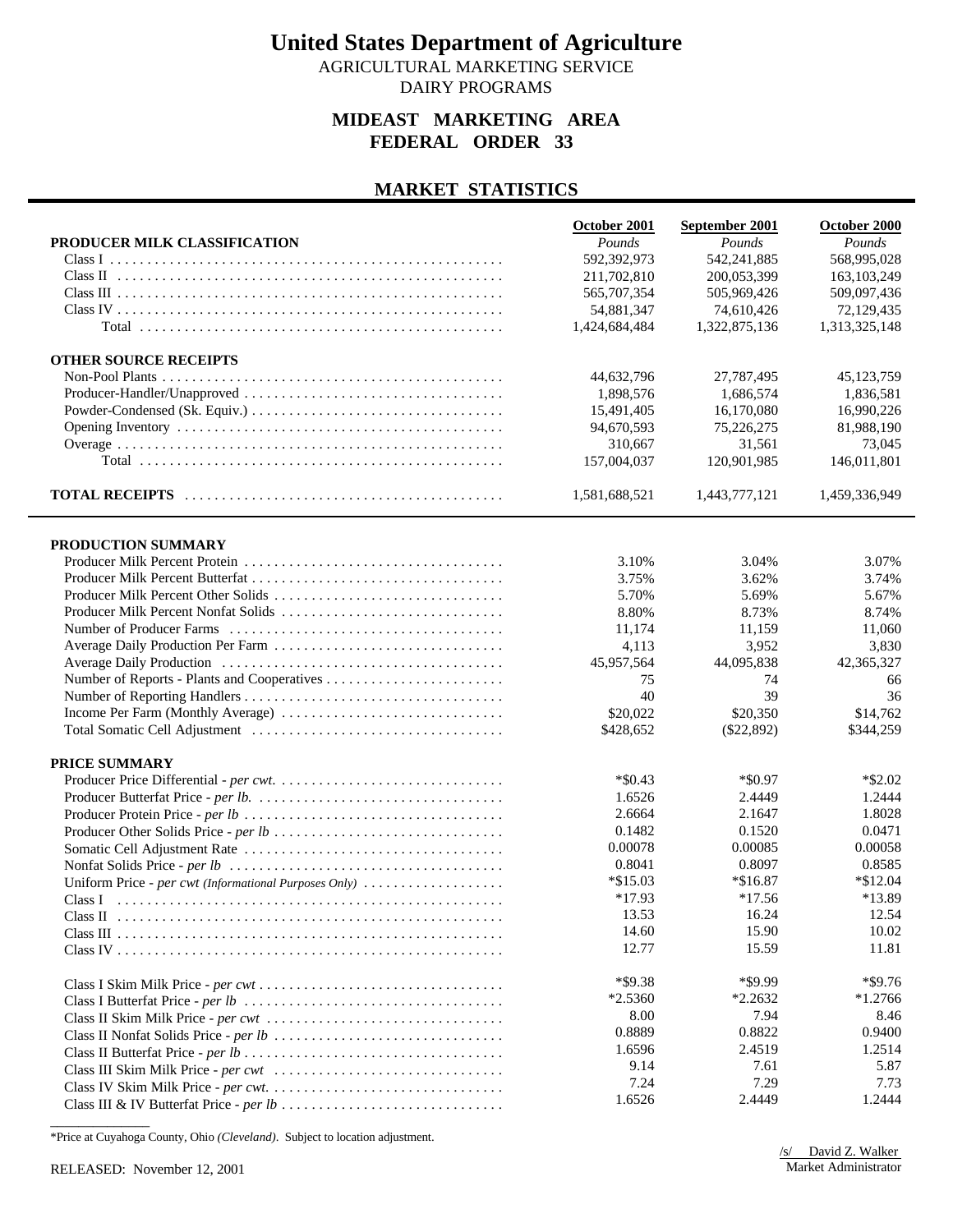AGRICULTURAL MARKETING SERVICE DAIRY PROGRAMS

### **MIDEAST MARKETING AREA FEDERAL ORDER 33**

#### **MARKET STATISTICS**

|                                                       | November 2001 | October 2001  | November 2000 |
|-------------------------------------------------------|---------------|---------------|---------------|
| PRODUCER MILK CLASSIFICATION                          | Pounds        | Pounds        | Pounds        |
|                                                       | 571,431,798   | 592,392,973   | 577,879,418   |
|                                                       | 199,072,089   | 211,702,810   | 142,720,825   |
|                                                       | 628,486,089   | 565,707,354   | 502,565,871   |
|                                                       | 49.089.768    | 54,881,347    | 41,249,714    |
|                                                       | 1,448,079,744 | 1,424,684,484 | 1,264,415,828 |
|                                                       |               |               |               |
| <b>OTHER SOURCE RECEIPTS</b>                          |               |               |               |
|                                                       | 33, 373, 944  | 44,632,796    | 35,894,030    |
| Producer-Handler/Unapproved                           | 1,655,922     | 1,898,576     | 1,637,490     |
|                                                       | 16,113,511    | 15,491,405    | 16,087,073    |
|                                                       | 80,320,045    | 94,670,593    | 78,617,065    |
|                                                       | 71,676        | 310,667       | 359,898       |
|                                                       |               |               |               |
|                                                       | 131,535,098   | 157,004,037   | 132,595,556   |
|                                                       | 1,579,614,842 | 1,581,688,521 | 1,397,011,384 |
| PRODUCTION SUMMARY                                    |               |               |               |
|                                                       | 3.10%         | 3.10%         | 3.11%         |
| Producer Milk Percent Butterfat                       | 3.78%         | 3.75%         | 3.80%         |
| Producer Milk Percent Other Solids                    | 5.68%         | 5.70%         | 5.68%         |
| Producer Milk Percent Nonfat Solids                   | 8.78%         | 8.80%         | 8.79%         |
|                                                       |               |               |               |
|                                                       | 11,533        | 11,174        | 11,261        |
| Average Daily Production Per Farm                     | 4,185         | 4,113         | 3,743         |
|                                                       | 48,269,325    | 45,957,564    | 42,147,194    |
|                                                       | 79            | 75            | 71            |
|                                                       | 43            | 40            | 40            |
| Income Per Farm (Monthly Average)                     | \$18,027      | \$20,022      | \$13,958      |
|                                                       | \$609,837     | \$428,652     | \$457,399     |
| PRICE SUMMARY                                         |               |               |               |
|                                                       | $*$ \$2.48    | $*$ \$0.43    | $*$ \$3.34    |
|                                                       | 1.4500        | 1.6526        | 1.5745        |
|                                                       | 1.8045        | 2.6664        | 0.9149        |
|                                                       | 0.1470        | 0.1482        | 0.0565        |
|                                                       | 0.00062       | 0.00078       | 0.00051       |
|                                                       | 0.7949        | 0.8041        | 0.8617        |
|                                                       |               | $*\$15.03$    |               |
| Uniform Price - per cwt (Informational Purposes Only) | $*\$13.79$    |               | $*\$11.91$    |
|                                                       | $*17.76$      | $*17.93$      | $*13.82$      |
|                                                       | 12.78         | 13.53         | 13.68         |
|                                                       | 11.31         | 14.60         | 8.57          |
|                                                       | 11.97         | 12.77         | 13.00         |
|                                                       | $*\$11.60$    | *\$9.38       | $*$ \$9.74    |
|                                                       | $*1.8756$     | $*2.5360$     | $*1.2635$     |
|                                                       | 7.96          | 8.00          | 8.44          |
|                                                       | 0.8844        | 0.8889        | 0.9378        |
|                                                       | 1.4570        | 1.6596        | 1.5815        |
|                                                       | 6.46          | 9.14          | 3.17          |
|                                                       | 7.15          | 7.24          | 7.76          |
|                                                       | 1.4500        | 1.6526        | 1.5745        |
|                                                       |               |               |               |

\*Price at Cuyahoga County, Ohio *(Cleveland)*. Subject to location adjustment.